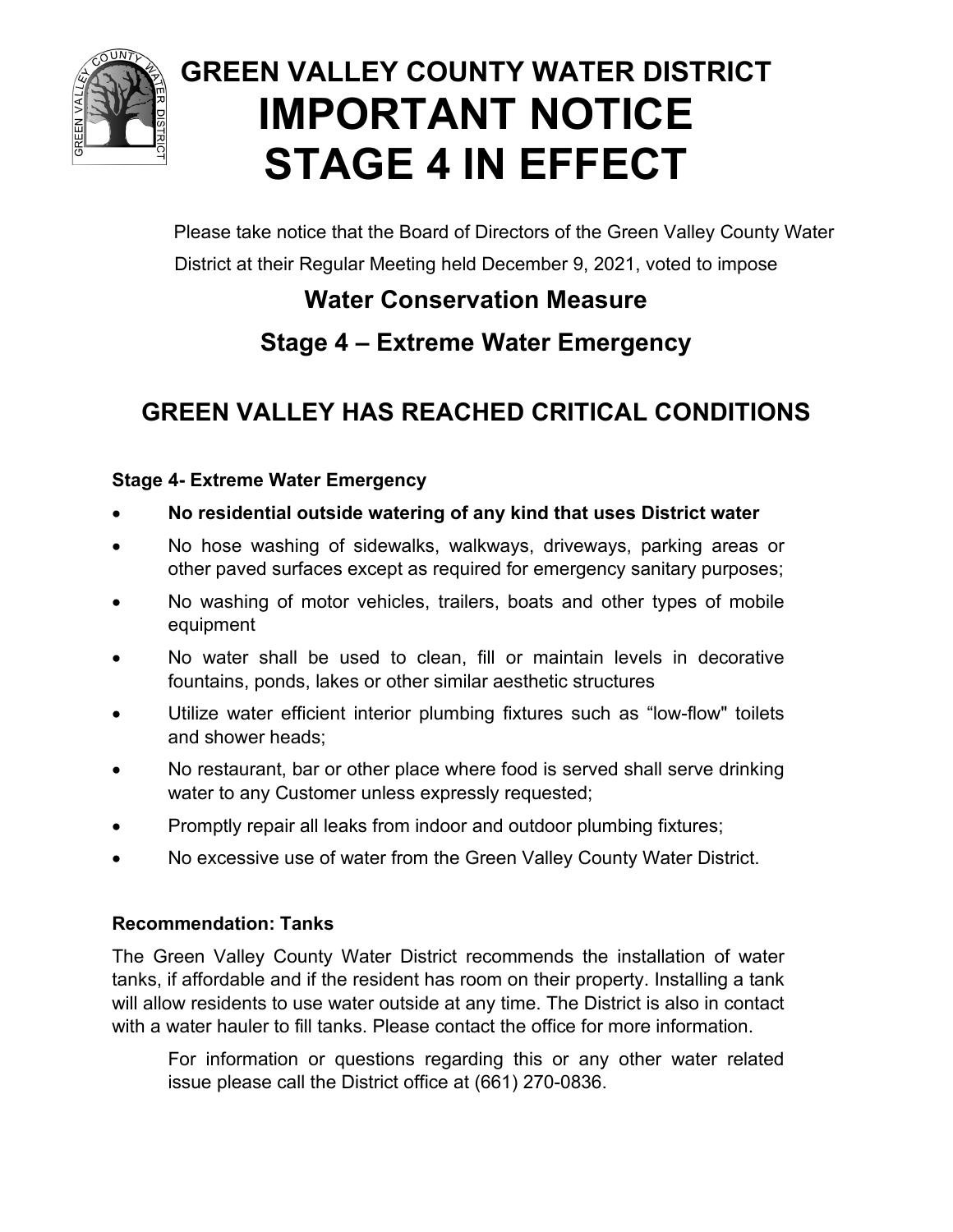## **Ways You Can Conserve Water**

#### **Laundry**

- Use washing machine for only full loads
	- with washing machine, avoid permanent press cycle, which uses an additional 5 gallons (20 liters) for the extra rinse. For partial loads, adjust water levels to match the size of the load.
	- Keep washing machine on one time rinse cycle

#### **Showers**

- $\triangle$ Install Water-Saving Showerheads, Shower Timers, and Low-Flow Faucet **Aerators** 
	- $\ddot{F}$  Long Showers can use five to ten gallons every unneeded minute.
- $\triangle$ Take Shorter Showers
	- A four minute shower uses approximately 20 to 40 gallons of water.

#### **Toilets**

- Δ Buy an Adjustable Toilet Flapper:
	- The user can adjust the flush rate to the minimum per flush setting that achieves a single good flush each time.
- $\triangle$ Check to see if toilet water is moving. Moving water could indicates a leak.
	- Tip: Put a little food coloring in your toilet tank. If, without flushing, the color begins to appear in the bowl within 30 minutes, you have a leak that should be repaired immediately.

#### **Leaks**

- $\bullet$ Check Faucets and Pipes for Leaks
	- A small drip from a warn faucet washer can waste 20 gallons of water per day.
- Use your water meter to check for hidden water leaks
	- Shut everything off and check to see if your meter is still running. If so, you have a leak.

#### **Extending your Conservation Measurers**

Δ Insulate your water pipes inside and outside

Inside: You'll get hot water faster plus avoid wasting water while it heats up.

Outside: reduces the risk of freezing

### **Check for Weekly Water Conservation Tips on our Website: GVCWD.ORG**